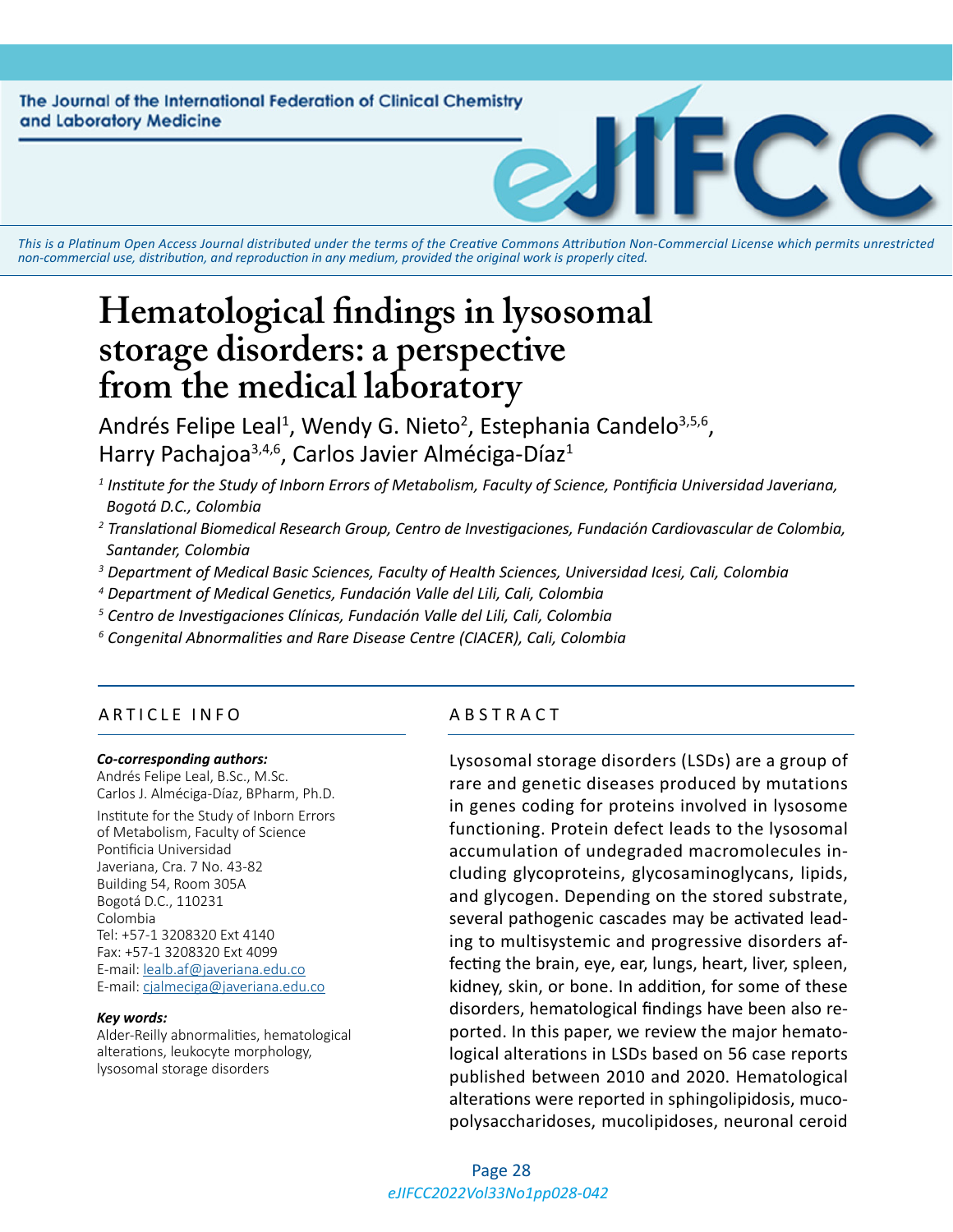lipofuscinosis, glycogenosis, glycoproteinosis, cystinosis, and cholesteryl ester storage disease. They were reported alterations in red cell linage and leukocytes, such as anemia and morphology changes in eosinophils, neutrophils, monocytes, and lymphocytes. In addition, changes in platelet counts (thrombocytopenia) and leukocyte abnormalities on non-peripheral blood samples were also reported for some LSDs. Although in most of the cases these hematological alterations are not pathognomonic of a specific disease or group of LSDs, since they can be easily identified in general clinical laboratories, their identification may contribute to the diagnosis of these disorders. In this sense, we hope that this review contributes to the awareness of the importance of hematological alterations in the diagnosis of LSDs.

#### \*\*\*\*\*

#### **1. INTRODUCTION**

Lysosomal storage disorders (LSDs) are a group of monogenic metabolic diseases produced by mutations in genes encoding for proteins involved in the lysosomal function. These mutations lead to the synthesis of proteins with none or reduced activity, producing the progressive accumulation of partially degraded substrates into the lysosome [1]. Although the clinical, diagnostics, and pathophysiology can be heterogeneous, the

| Table 1                                        | <b>Classification of lysosomal storage disorders</b> |                                |                    |                       |  |  |  |  |
|------------------------------------------------|------------------------------------------------------|--------------------------------|--------------------|-----------------------|--|--|--|--|
| <b>Group of LSD</b><br>(Accumulated substrate) |                                                      | <b>Disease</b>                 | <b>Inheritance</b> | <b>OMIM</b><br>number |  |  |  |  |
| Glycogenoses<br>(Glycogen)                     |                                                      | Danon Disease                  | X-LD               | 300257                |  |  |  |  |
|                                                |                                                      | Pompe Disease                  | <b>AR</b>          | 232300                |  |  |  |  |
|                                                |                                                      | Aspartylglucosaminuria Disease | <b>AR</b>          | 208400                |  |  |  |  |
|                                                |                                                      | Fucosidosis                    | <b>AR</b>          | 230000                |  |  |  |  |
|                                                |                                                      | Galactosialidosis              | <b>AR</b>          | 256540                |  |  |  |  |
| Glycoproteinoses<br>(Glycoproteins)            |                                                      | $\alpha$ -Mannosidosis         | <b>AR</b>          | 248500                |  |  |  |  |
|                                                |                                                      | β-Mannosidosis                 | <b>AR</b>          | 248510                |  |  |  |  |
|                                                |                                                      | <b>Schindler Disease</b>       | <b>AR</b>          | 609241                |  |  |  |  |
|                                                |                                                      | <b>Sialidosis</b>              | <b>AR</b>          | 256550                |  |  |  |  |
|                                                | Mucolipidoses<br>Type I-IV<br>(Mucolipids)           |                                |                    | 252500                |  |  |  |  |
| Mucopolysaccharidoses<br>(Glycosaminoglycans)  |                                                      | Type I (Hurler Syndrome)       | <b>AR</b>          | 607014                |  |  |  |  |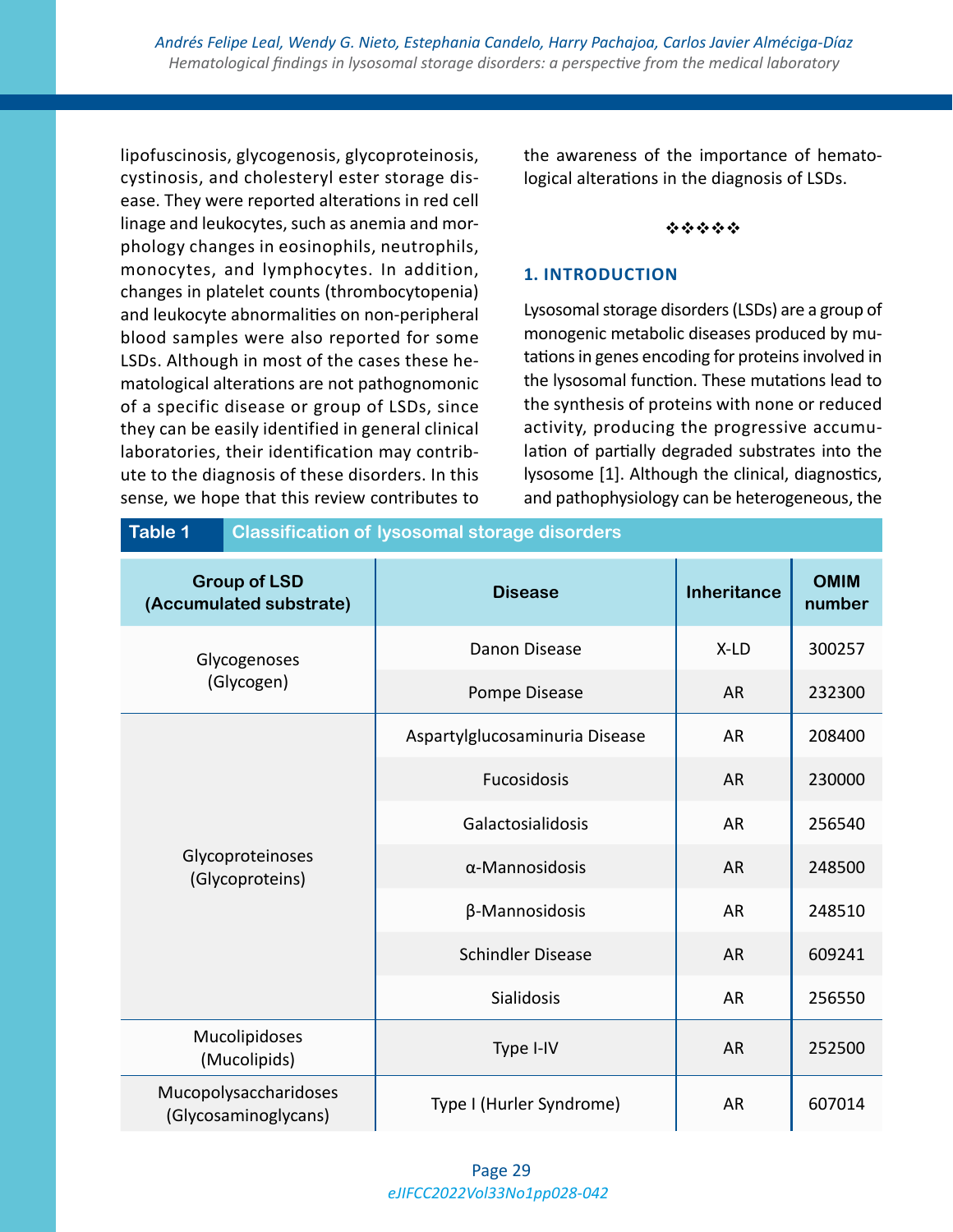|                                                | Type II (Hunter Syndrome)             | X-LR      | 309900 |
|------------------------------------------------|---------------------------------------|-----------|--------|
|                                                | Type III (Sanfilippo Syndrome)        | AR        | 252920 |
|                                                | Type IV (Morquio Syndrome)            | <b>AR</b> | 253000 |
|                                                | Type VI (Maroteaux -Lamy Syndrome)    | <b>AD</b> | 184095 |
|                                                | Type VII (Sly Syndrome)               | <b>AR</b> | 253220 |
|                                                | Type IX (Natowicz Syndrome)           | AR        | 601492 |
|                                                | *MPS-Plus syndrome                    | <b>AR</b> | 617303 |
| Neuronal ceroid lipofuscinoses<br>(Lipofuscin) | Type I-VIII                           | AR        | 256730 |
|                                                | <b>Fabry Disease</b>                  | $X-L$     | 301500 |
|                                                | <b>Farber Disease</b>                 | <b>AR</b> | 228000 |
|                                                | <b>Gaucher Disease</b>                | <b>AR</b> | 231000 |
| Sphingolipidoses                               | <b>GM1 Gangliosidoses</b>             | <b>AR</b> | 230500 |
| (Sphingolipids)                                | <b>GM2 Gangliosidoses</b>             | <b>AR</b> | 272800 |
|                                                | Metachromatic leukodystrophy          | <b>AR</b> | 250100 |
|                                                | Niemann-Pick A, B, C                  | <b>AR</b> | 257200 |
|                                                | Krabbe Disease                        | AR        | 245200 |
|                                                | Cystinosis                            | <b>AR</b> | 219750 |
|                                                | Cholesteryl ester storage disease     | AR        | 278000 |
| <b>Unclassified LSD</b>                        | Free sialic acid deposition disorders | <b>AR</b> | 269920 |
|                                                | Multiple sulphatase deficiency        | <b>AR</b> | 272200 |
|                                                | Pycnodysostosis                       | AR        | 265800 |

*AR: Autosomal recessive. X-LD: X-linked dominant. X-LR: X-linked recessive. \*Recently described in Turkish and Yakut (Russian) patients (See [13]). Note that MPS V (Sheie syndrome) is not included in the table since it was later recognized as an attenuated form of MPS I. Similarly, MPS VIII is not included since after being proposed, it was recognized as a laboratory pitfall and the proposal was withdrawn [14].*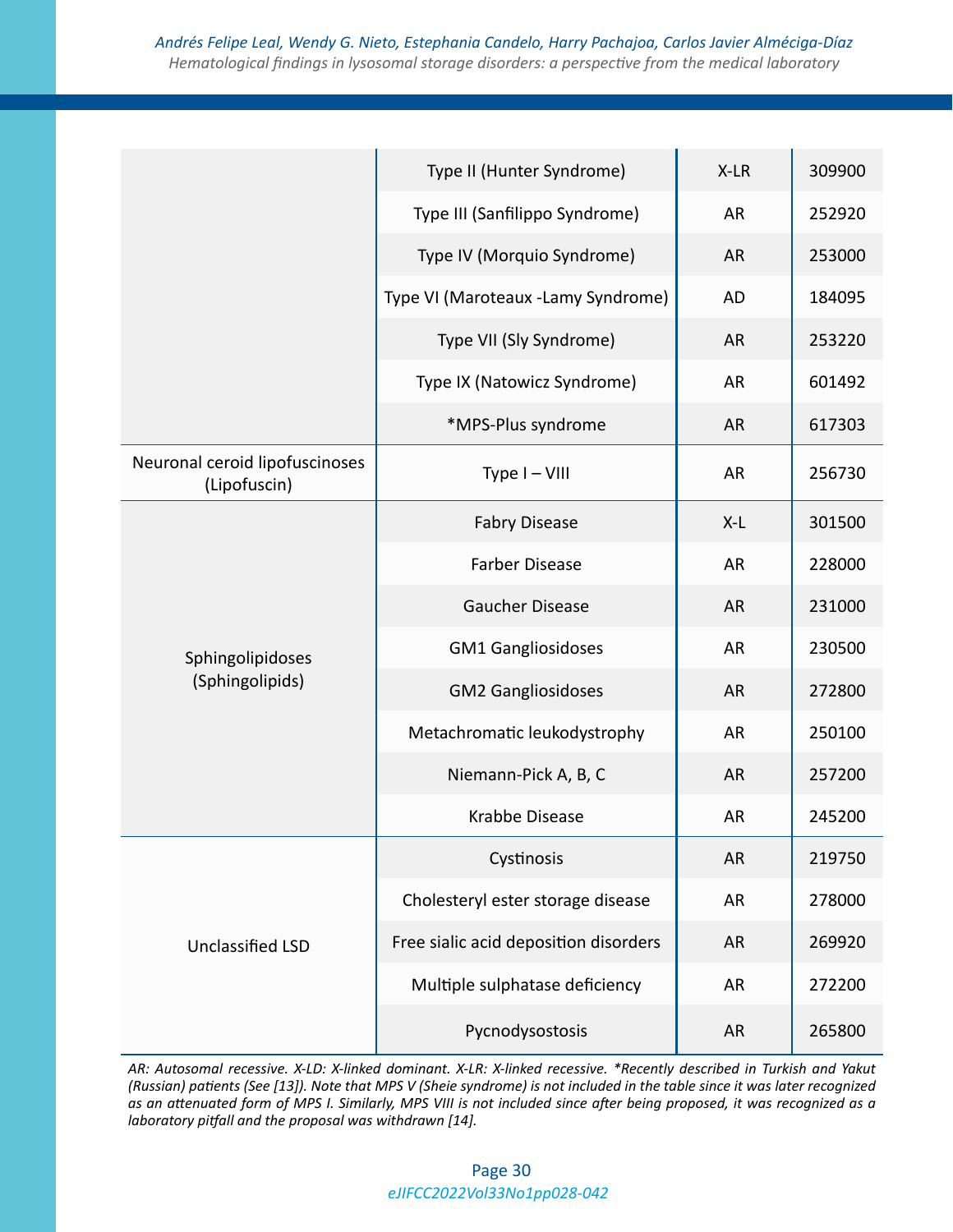LSDs can be classified into 7 groups according to the accumulated general substrate (Table 1).

The diagnosis of a LSDs is based on clinical evaluation of the patient and laboratory tests such as the evaluation of the enzymatic activity [2], or the primary stored substrate (e.g., glycosaminoglycans, oligosaccharides, sphingolipids, and glycogen, among others) [3, 4]. Molecular diagnosis is still difficult considering the lack of complete understanding of the clinical implications of novel variants [5-7]. Nevertheless, molecular diagnosis should be considered during the diagnosis of some LSDs, such as neuronal ceroid lipofuscinosis [8]. Moreover, lyso-Gb3 for Fabry disease (FD) or macrophage inflammatory protein 1-alpha (MIP-1α) in Gaucher disease (GD) have been suggested as novel biomarkers of these LSDs [5]. Chitotriosidase has also been proposed as a biomarker for some LSDs such as GD [9], cystinosis [10], GM1 gangliosidoses [11], and Niemann-Pick type C [12]. Particularly in GD, some hematological alterations on macrophages are frequently found in both smear blood and biologic fluids (i.e., Bronchoalveolar lavage-BAL), which may contribute to the diagnosis. Nevertheless, leukocyte abnormalities also can be found in other LSDs. In this review, we described the major hematological alterations in LSDs found in 56 case reports published between 2010 and 2020. Reference values of all hematological findings were adjusted to the guidelines on standard operating procedures for hematology of the World Health Organization (WHO).

#### **2. LSD AND GENERAL DIAGNOSIS**

Lysosomes were first described in the 1950s by Christian De Duve, who recognized the role of this organelle in the degradation and recycling of intracellular and extracellular macromolecules [15]. During the last decade, they have been recognized other lysosomal functions due to the fundamental role as a metabolic hub, influencing

and sensing diverse nutrient processes, secretion, gene regulation, plasmatic membrane repair, ionic homeostasis, immune response, and cholesterol transport, among others [16]. The lysosomal biogenesis is triggered by the transcription factor EB (TFEB), which is a master regulator of the lysosomal biogenesis and influences the interaction of the lysosome with other organelles and the cellular homeostasis [16].

LSDs are a group of about 70 monogenic metabolic disorders caused by the deficiency of a specific protein (i.e., enzyme, transporter, or cofactor) involved in the lysosomal function. This deficiency leads to the lysosomal accumulation of partially degraded substrates that generates and spectrum of clinical manifestations depending of the stored substrate and the affected tissues [17]. LSDs have an overall prevalence between 1 in 4,000 and 7,000 live births. Nevertheless, the exact prevalence of LSDs is difficult to calculate due to their wide heterogeneity, which sometimes leads to misdiagnosis [5]. An important group of LSDs are associated with central nervous system (CNS) impairment, while others are mainly characterized by their effect on peripheral organs. The reader is referred to recent review for more details about LSDs [18].

#### **3. DIAGNOSIS**

Given the enormous heterogeneity found in the LSDs, the diagnosis is always a challenge, and it requires a common effort between clinicians, biochemists, and medical laboratory scientists to achieve an adequate and timely diagnosis. In this sense, clinical suspicion should be accompanied by accurate routine and specialized laboratories.

#### *3.1 Clinical approach*

LSDs clinical manifestation mainly depends on the stored substrate and the affected tissues.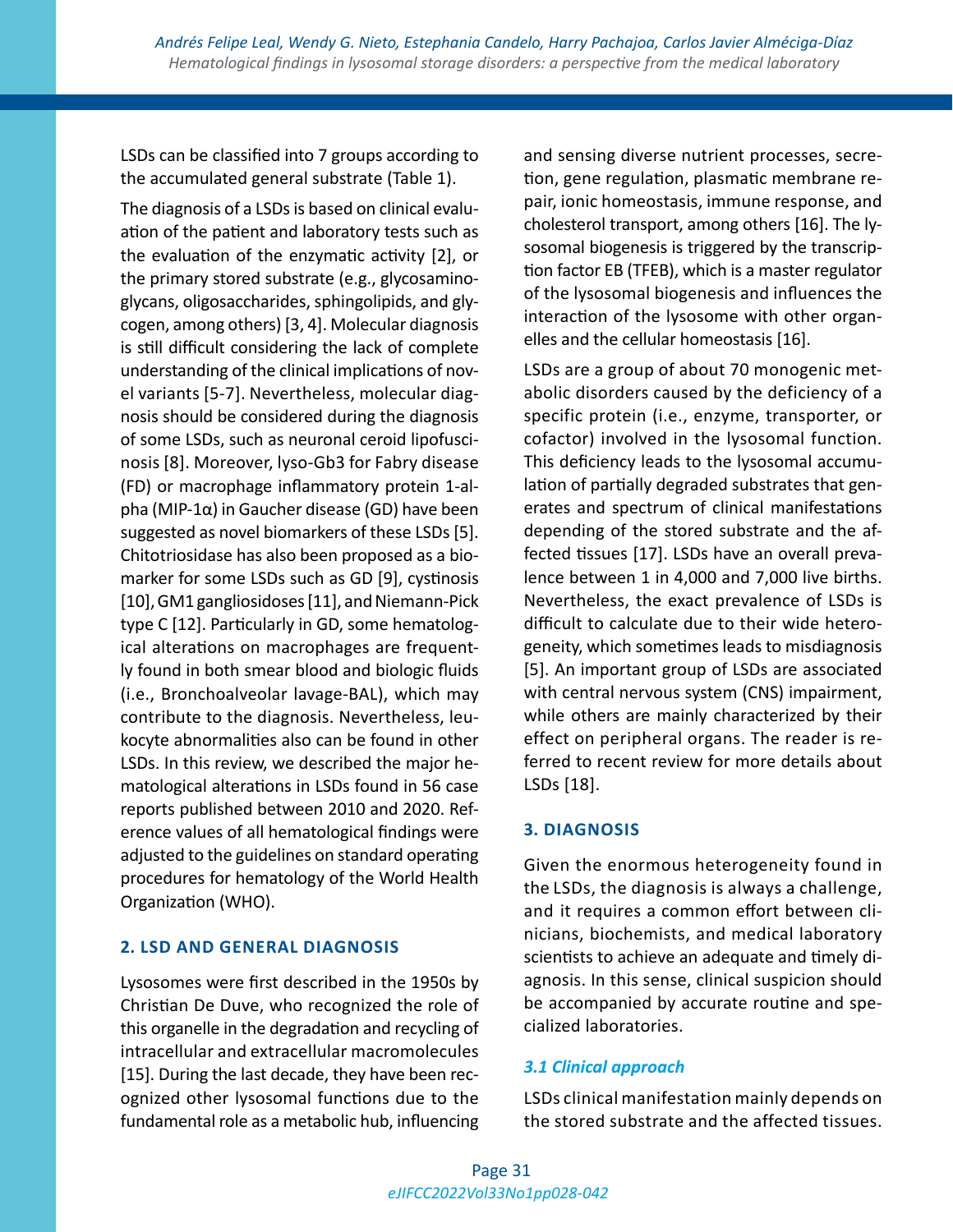Usually, the storage substrate occurs in the organs where the substrate is synthesized (i.e., liver, spleen, bone, brain, muscle). In this sense, the accumulation of the substrate will generate a disruption of the cellular homeostasis, inducing cellular damage, mitochondrial stress, apoptosis, dysregulation of redox processes, and disruption of the lysosome in/out transport [19- 21]. Phenotypic features of patients with LSDs vary depending of the stored substrate and may include coarse face, short stature, skeletal abnormalities, hepatosplenomegaly, cardiac and lung disease, eye and ear impairment, and central nervous system involvement [5, 18].

#### *3.2 Laboratory approach*

As previously noted, the diagnostic confirmation of a LSD requires a specialized laboratory including the identification of biomarkers (e.g., stored substrate quantitation), determination of enzymatic activities, and molecular diagnosis. In these scenarios, important advances have been reached. For instance, the measure of GAGs by several qualitative and quantitative methods such as alcian blue, toluidine blue, paper, and thin-layer chromatography, high-pressure chromatography, gas chromatography, mass spectrometry is used in MPS diagnosis and follow up [22]. Collagen type II, β-galactosidase, nidogen-1, and fatty acid-binding protein are also used in MPS [23]. For FD, it has been proposed the globotriaosylsphingosine determination, whereas the measure of chitotriosidase is used for GD. Other biomarkers for GD include glucosylsphingosine, macrophages protein 1-alpha and 1-beta, cathepsin K and osteopontin [23]. For sphingolipidoses such as Krabbe, the psychosine has been described as a biomarker, which may determine the progression of the disease [23], whereas the cholestane-3β, 5α, 6β-triol (C-triol), and 7-ketoholesterol seem to be a sensible biomarker in Niemann-Pick type C (NPC) [24, 25]. In glycogenoses, as in Pompe disease, the most known biomarker is tetrasaccharide glucose (Glc4), which correlates with therapy response. Other two biomarkers, myostatin and insulin-growth factor I (IGF-I), can also be used in Pompe disease [23, 26]. These biomarkers could be useful in pseudo-deficiencies, as reported for MPS I, MPS VII, and GD [27, 28], for which the traditional biochemical tests not always lead to a specific diagnosis. The enzyme activity determination is the gold standard for the diagnosis of LSDs produced by the impairment of an enzyme. This activity can be assayed in a wide range of biological samples such as plasma, serum, leukocytes, cultured fibroblasts, chorionic villi, amniotic fluid, cultured amniocytes, and dried blood spots [29]. Finally, the molecular diagnosis can helpful to establish the diagnosis and genetic counseling interventions [3], and is the gold standard for other conditions as neuronal ceroid lipofuscinosis [8]. Nevertheless, biomarker-, enzyme activity-, or molecular-based diagnosis of LSDs requires highly specialized facilities and trained personnel. In contrast, the analysis of the hematological abnormalities, which can help in the diagnosis of some LSDs, can be performed in low and high-complexity laboratories. In this sense, in the next sections, we will review the complexity of the hematopoietic system and the major alterations reported in some LSDs.

# **4. OVERVIEW OF THE HEMATOPOIETIC SYSTEM**

Hematopoietic stem cells (HSC) are considered the foundation of the adult hematopoietic system and have a crucial role in the long-term maintenance and production of all mature blood cell lineages. Pioneering studies by Till and McCulloch, 1960 and Becker *et al*., 1963; using transplantation experiments demonstrated the clonality of the adult hematopoietic system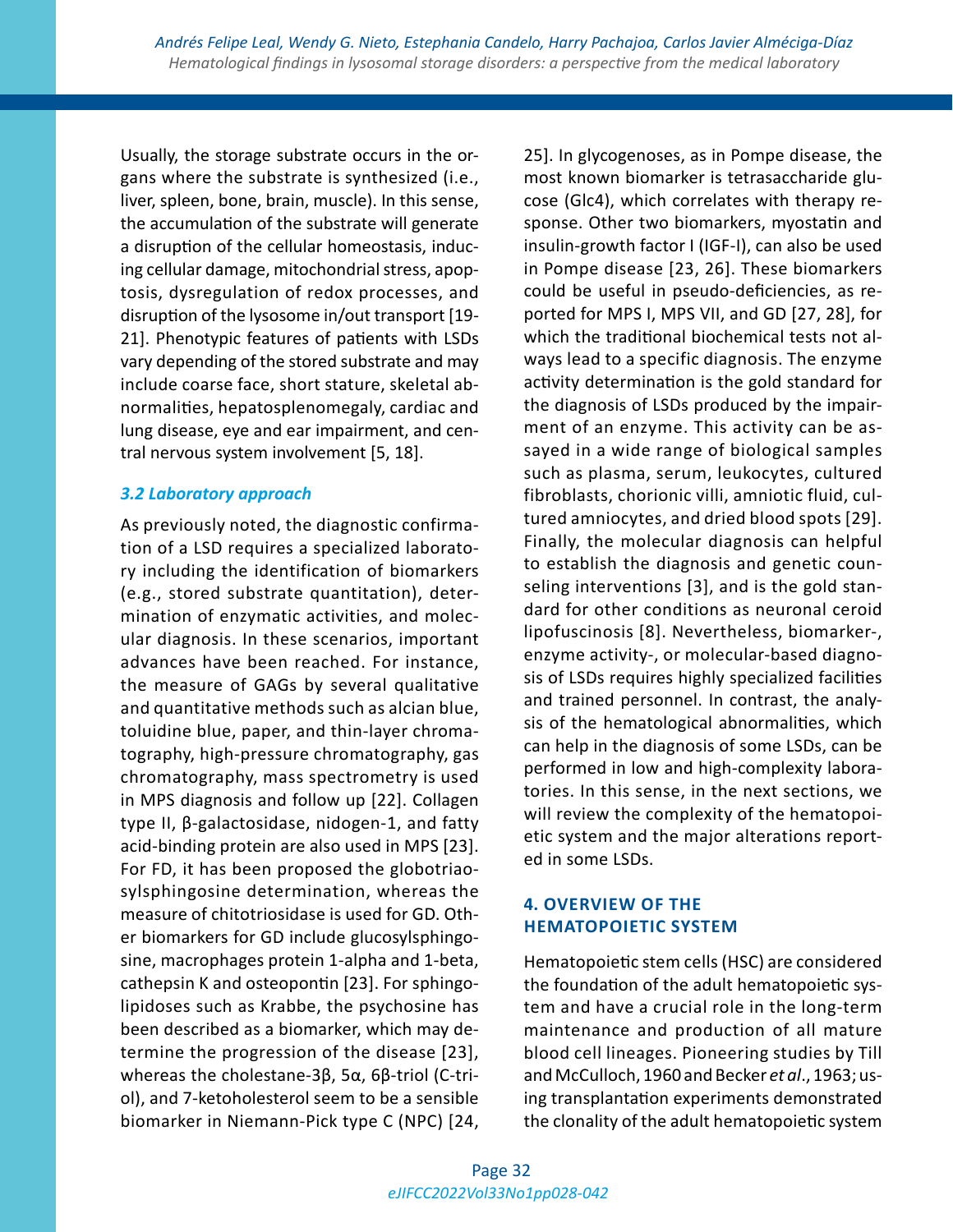and indicated that the majority of blood cells originate from very few/unique multipotent HSCs capable of proliferation, differentiation, and self-renewal [30]. These HSC-independent hematopoietic cells originate in the embryo and persist in the adult hematopoietic system [31, 32]. Whereas thrombopoietin, erythropoietin, colony-stimulating factor, and some interleukins promote the HSCs proliferation; several

cytokines promote the HSC differentiation into multipotential colony-forming progenitor units (CFU) including: CFU-GEMM (Granulocytes, Erythrocytes, Monocytes, Megakaryocytes) for the myeloid lineage and CFU-Li (T, B or NK cells) for the lymphoid lineage (Figure 1) [33, 34].

Since mature blood cells derived from HSC contain all the eukaryotic organelles, including lysosome, substrate accumulation observed in LSDs

**Figure 1 Hematopoietic landscape. HSCs are cells with unique characteristics of self-renewal, pluripotency, and differentiation**



*Several pathways have been described like positive (+) and negative (-) modulators of self-renewal [35, 36]. Upon intrinsic and extrinsic signals (cytokines, growth factors, and transcription factors), HSCs can give origin to GFU-GEMM and CFU-Li to myeloid and lymphoid precursors, respectively [37]. In contrast with the BM, where the blood cells precursors are present, in the bloodstream only mature cells are found which are virtually distributed around the body. All the blood cells, except the erythrocyte and platelets, maintain their organelles including the lysosomes. This figure was created using [BioRender.com](http://BioRender.com).*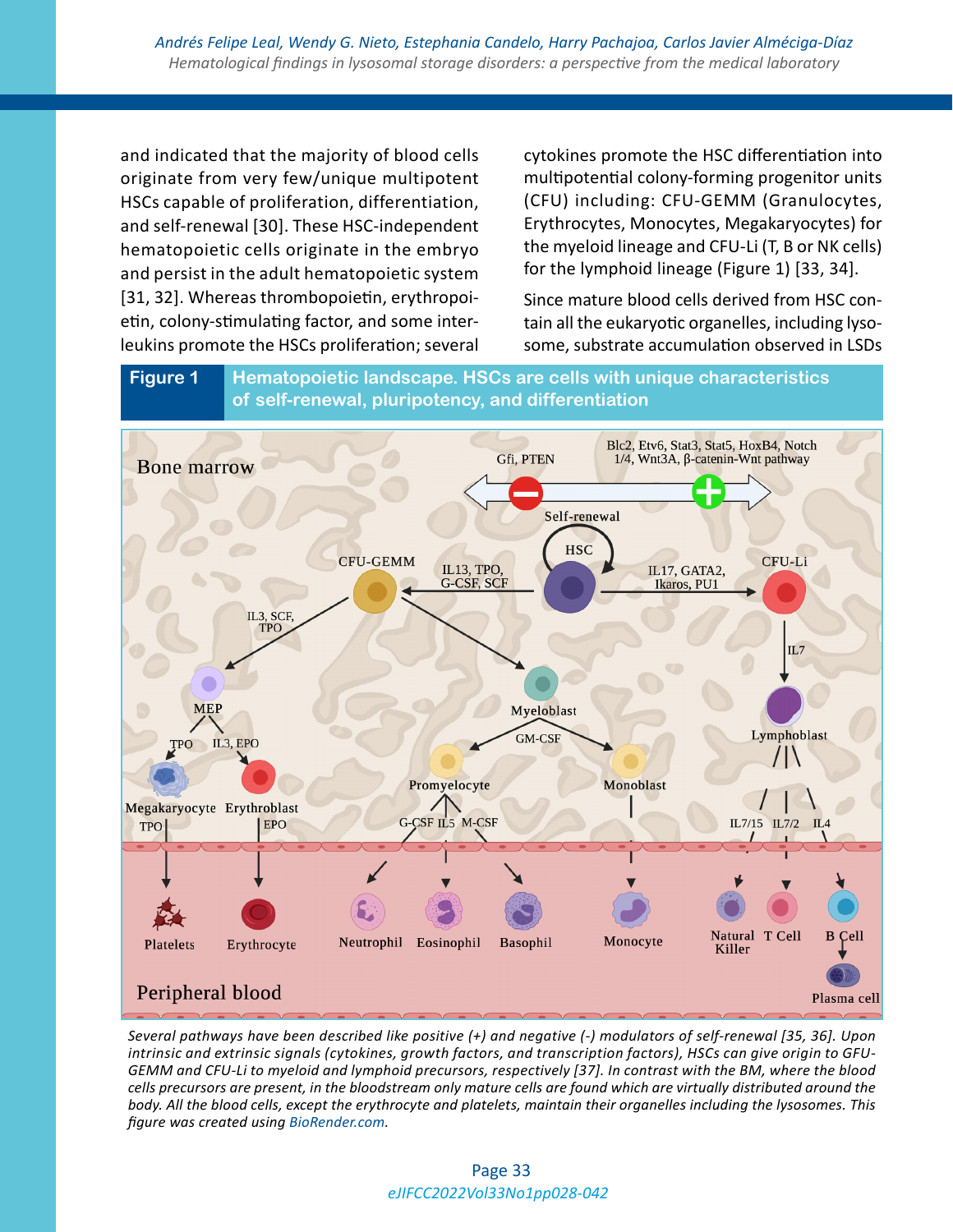can affect not only the hematopoietic precursors but also the most differentiated cells as red blood cells, leukocytes, and thrombocytes or even platelets [38, 39]. In Table 2, we summarize

the normal values for the blood count and in the next sections, we describe the normal findings of the blood cells as well as their alteration in the LDS context.

| <b>Table 2</b>      | <b>Reference values of hemogram</b> |              |                                |                        |                        |                         |              |  |
|---------------------|-------------------------------------|--------------|--------------------------------|------------------------|------------------------|-------------------------|--------------|--|
| Lineage             | <b>Parameter</b>                    | <b>Units</b> | 0-2 years                      | 2-5 years              |                        | Men                     | <b>Women</b> |  |
| Red cell<br>lineage | Red blood cells                     | Cells/µL     | $4.5 \pm 0.8$                  | $4.6 \pm 0.7$          | $5x10^6$               |                         | $4.5x10^{6}$ |  |
|                     | Hemoglobin                          | g/L          | $120 \pm 15$                   | $125 \pm 10$           | 140 - 175              |                         | $123 - 153$  |  |
|                     | Hematocrit                          | %            | $36 \pm 3$                     | $37 \pm 3$             |                        | $42 - 50$               | $36 - 45$    |  |
|                     | <b>MCV</b>                          | fL           | 78±8<br>81±6                   |                        | 87±7                   |                         |              |  |
|                     | <b>MHC</b>                          | pg           | 27±4                           | 27±3                   |                        | 29±2                    |              |  |
|                     | <b>RDW</b>                          | %            | $13.6 \pm 2$<br>$12.8 \pm 1.2$ |                        |                        | $13 \pm 1.5$            |              |  |
|                     | Reticulocytes                       | $\%$         | $1.0 \pm 0.8$                  |                        |                        | $<$ 2                   |              |  |
|                     | Leukocyte count                     | Cells/µL     | $6x10^3 - 7x10^3$              | $5.5x10^3 - 15.5x10^3$ |                        | $4x10^3 - 11x10^3$      |              |  |
|                     | Lymphocytes                         | Cells/µL     | $3x10^3 - 9.5x10^3$            | $2x10^3 - 8x10^3$      |                        | $1x10^3 - 4x10^3$       |              |  |
|                     |                                     | %            | $44 - 74$                      | $35 - 65$              |                        | $20 - 40$               |              |  |
|                     |                                     | Cells/µL     | $0.5x10^3$                     |                        |                        | $0,15x10^3 - 0,9x10^3$  |              |  |
|                     | Monocytes                           | %            | 5                              |                        |                        | $2 - 8$                 |              |  |
| Leukocytes          | Neutrophils                         | Cells/µL     | $1,5x10^3 - 8,5x10^3$          |                        | $2,5x10^3 - 8,0x10^3$  |                         |              |  |
|                     |                                     | %            | $15 - 45$                      | $25 - 57$              | $55 - 65$              |                         |              |  |
|                     | Eosinophils                         | Cells/µL     | $0,3x10^3$                     |                        | $0,05x10^3 - 0,5x10^3$ |                         |              |  |
|                     |                                     | $\%$         | 3                              |                        | $1 - 3$                |                         |              |  |
|                     | <b>Basophils</b>                    | Cells/µL     | $0,1x10^3$                     |                        |                        | $0,025x10^3 - 0,1x10^3$ |              |  |
|                     |                                     | %            | $0 - 1$                        |                        |                        |                         |              |  |
| Platelets           | Platelets                           | Cells/µL     | $200x10^3 - 400x10^3$          |                        |                        | $150x10^3 - 450x10^3$   |              |  |

*Values have been adjusted from WHO guidelines [40].*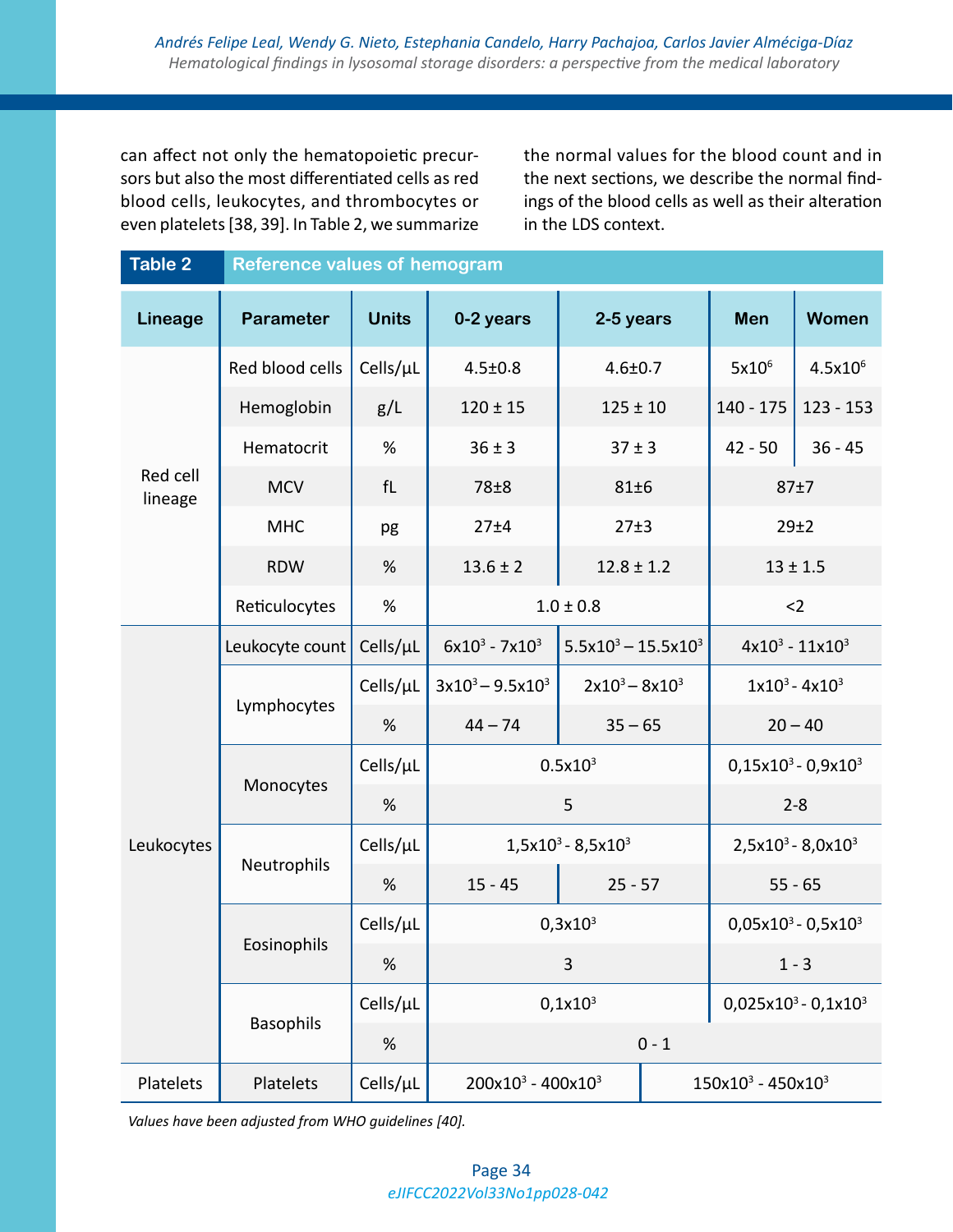# **5. HEMATOLOGICAL ABNORMALITIES IN LSDS**

We found a total of 51 articles that included 56 LSDs cases in which hematological parameters were evaluated. The reported cases included 26 sphingolipidosis, 13 MPS, 3 ML, 3 neuronal ceroid lipofuscinosis (NCL), 2 glycogenosis, 2 glycoproteinosis, 1 cystinosis, 1 cholesteryl ester storage disease (CESD), and 1 unclassified LSDs. Male patients were more frequently reported than females (57.2% male vs 42.8% female). The age for male patients was between 2 weeks and 68 years; whereas females ranged from newborn to 69 years. We focused on the hematological parameters before the establishment of any clinical intervention to identify baseline values and morphological changes in blood cells that could be associated with the disease. All data is summarized in Table 3.

### *5.1 Red cell lineage*

Anemia was reported in 30.3% of the cases (17/56), with GD having the highest number of reports (64.7%), followed by cystinosis, CESD, NPC, ML IV, MPS I, and aspartylglucosaminuria, with 5.9% each one. Based on the MCV, 3 cases of microcytic anemia (MCV <80fL) were identified, all of them corresponding to GD. Although mild anemia was the main finding, one case reported a severe microcytic hypochromic anemia (Hb: 50 g/L; MCV: 66 fL, MCH: 19.4 pg) in a 1-year-old man diagnosed with GD type 1 with slight anisocytosis and poikilocytosis [41]. Interestingly, a 69 years-old Japanese female with GD type 1 and gastric cancer had a reduction in the erythrocytes count (3.98x10<sup>6</sup>/µL) and hematocrit levels (34,6%), with marked reticulocytosis (20%) [42]. In this patient, a novel mutation c.587A>G (p.K157R) in the *GBA* gene was reported; however, the impact of this mutation on the β-glucocerebrosidase was not evaluated.

#### *5.2 Leukocytes*

As previously described, LSDs are a group of metabolic disorders characterized by substrate accumulation into the lysosome [1]. In this sense, it could be expected that the major hematological findings are related to the leukocyte morphology due to the presence of organelles in these cells [43]. The reader is referred to some of the reviewed publications for representative images of leukocytes alterations [44-48].

#### *5.2.1 Granulocytes*

Basophil abnormalities were not reported on any of the revised cases. On the other hand, eosinophils with enlarged and sparse granules in the blood smear were reported in three cases of GM1 gangliosidoses [44, 49, 50]. Although these alterations have been recognized since early reports as frequent alterations of GM1 gangliosidoses [51], they are not routinely investigated as part of suspicion of GM1 gangliosidoses unless the absolute leukocyte count is altered. Eosinophils with deep pink-blue granules were reported in a MPS type VI female patient, as well as abnormal lobulation on neutrophils [52]. These findings were observed after an alteration in the automated analysis, which led to a suspicion that was later confirmed as pseudobasophilia. On the other hand, the Alder-Reilly anomaly was identified on neutrophils from MPS I, IV, and VI patients [45, 52-55], representing a potential finding for this LSD group. Although we did not find the Alder-Reilly anomaly in the reports for other LSDs, it is not possible to discard its presence in entities different than MPS. In addition, Alder-Reilly inclusions must not be confused with toxic granulations that are restricted to neutrophils in a transitory form during an inflammatory process [43].

#### *5.2.2 Monocytes*

Despite the crucial role of monocytic cells, morphology alterations were not frequently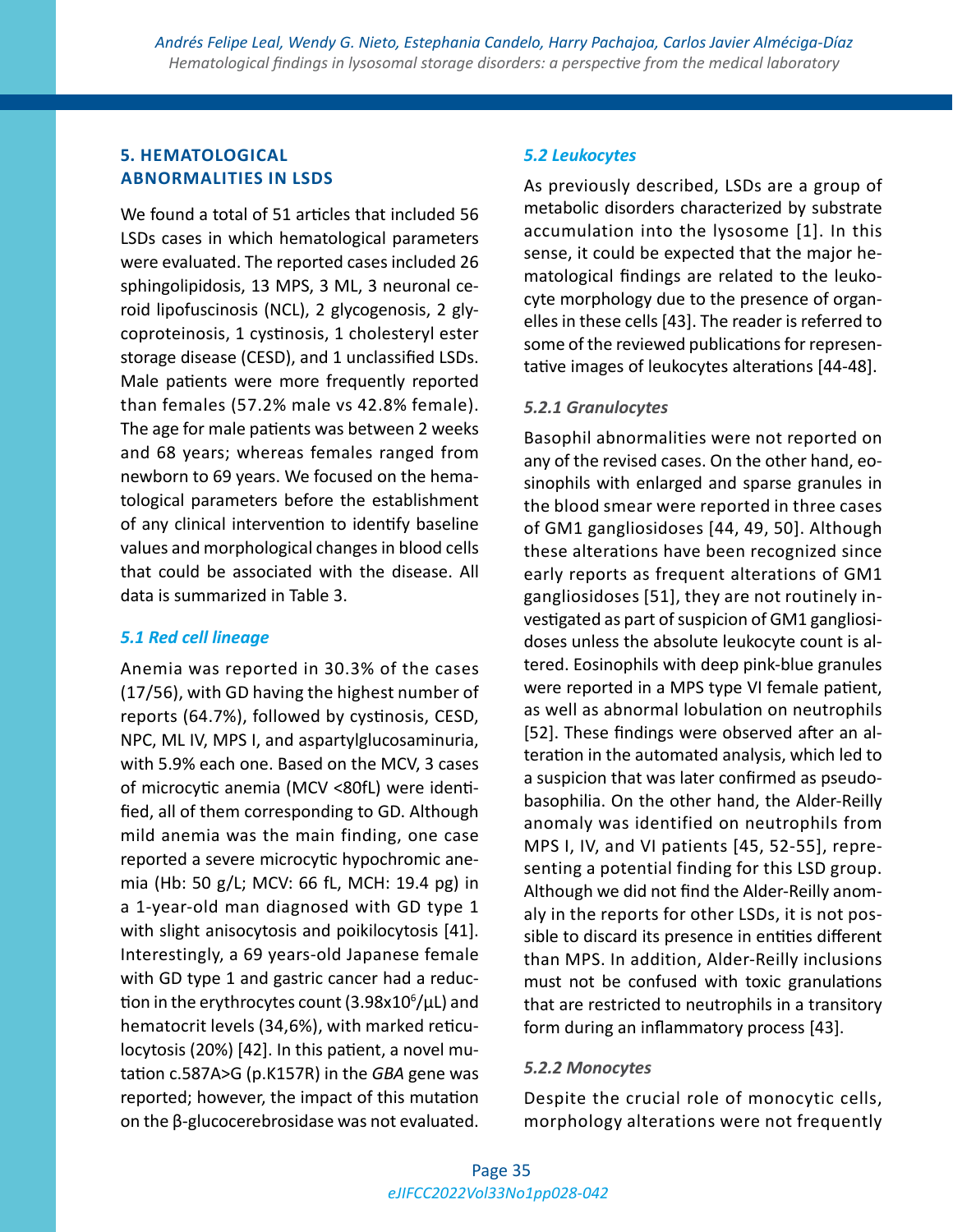reported in the peripheral blood of LSDs patients. However, some dense blue/purple-black granules have been occasionally reported in monocytes from MPS patients [54, 55], which are metachromatic after toluidine staining [46]. Nevertheless, the most common findings on monocytes seem to be restricted to the phagocytic activity of the macrophages from BM, liver, and spleen. These changes will be discussed later.

#### *5.2.3 Lymphocytes*

Morphologic alterations in lymphocytes were reported in almost all the LSDs cases reviewed. Vacuolated lymphocytes were reported in GM1 gangliosidoses [49, 56], ML [57], and MPS III [58]. This vacuolization was accompanied by Alder-Reilly inclusions in MPS IIIA [47], MPS IIIB [59], MPS IV [54] and MPS VII [59]. In ML type II (I-cell disease) vacuole-like inclusions are frequently observed on lymphocytes, in which accumulation of HLA class II molecules have been observed, suggesting a role of N-acetylglucosamine-1-phosphotransferase in the immune system [60]. In this sense, the study of the chemical nature of the inclusions may increase our knowledge about the physiopathology of the disease and lead to the identification of novel therapeutic targets. On the other hand, atypical and reactive states of lymphocytes were reported in one case of GD [61] and aspartylglucosaminuria [62], respectively. Also, electronic microscopy of peripheral blood samples allowed the identification of cytoplasmatic vacuoles containing electrodense periodic structures in lymphocytes from NCL patients [63-65].

In Pompe disease, it has been reported that vacuolation of lymphocytes [66] is a consequence of the lysosomal glycogen accumulation [67]. Electronic microscopy of peripheral blood cells, allowed the identification of inclusions in samples from Pompe disease patients [68]. Despite vacuolization is being suggestive of lysosomal storage, the use of a specific glycogen staining (i.e., periodic acid-Schiff, PAS), allows a more accurate diagnostic impression. This was validated by Hagemans *et al*., through the analysis of PAS-stained blood films obtained from 65 patients with classical infantile and adult forms of Pompe disease, with a sensitivity and specificity of 100% and 98%, respectively [69].

### *5.3 Platelets*

We found platelet counts in 25 out of the 56 case reports reviewed. In 60% of the cases (15/25), it was reported a marked thrombocytopenia (< 95  $x10^3$ cells/µL), without abnormalities in the morphology. Although most of the reports are from GD patients (7/15) [48, 70, 71], it was also reported in Niemann-Pick type B [72] and C [73]; MPS II [74], MPS VII [75], aspartylglucosaminuria [62], and cystinosis [76]. One case of thrombocytosis  $(595 x10<sup>3</sup>$ cells/µL) was reported in a 5 monthsold female Pompe disease patient [66], whereas in one case the use of electronic microscopy allowed the visualization of granular inclusions on platelets from a 59 years-old Pompe disease patient [68].

# *5.4 Leukocyte abnormalities on non-peripheral blood cells*

The major goal of this review article was to describe the more common hematological findings in LSDs with a particular focus on the blood smear due to its routine use in medical laboratories. Nevertheless, interesting changes of leukocytes, particularly in monocyte-derived lineage, have been registered in several biological samples which are summarized in Table 4. For instance, for GD it has been described the presence of Gaucher cells in BM [80, 86]. Gaucher cells are very large cells, usually macrophages, with a diameter between 20 and 80 µm with a small and eccentrically placed nucleus as well as a cytoplasm with wrinkles or striations [87].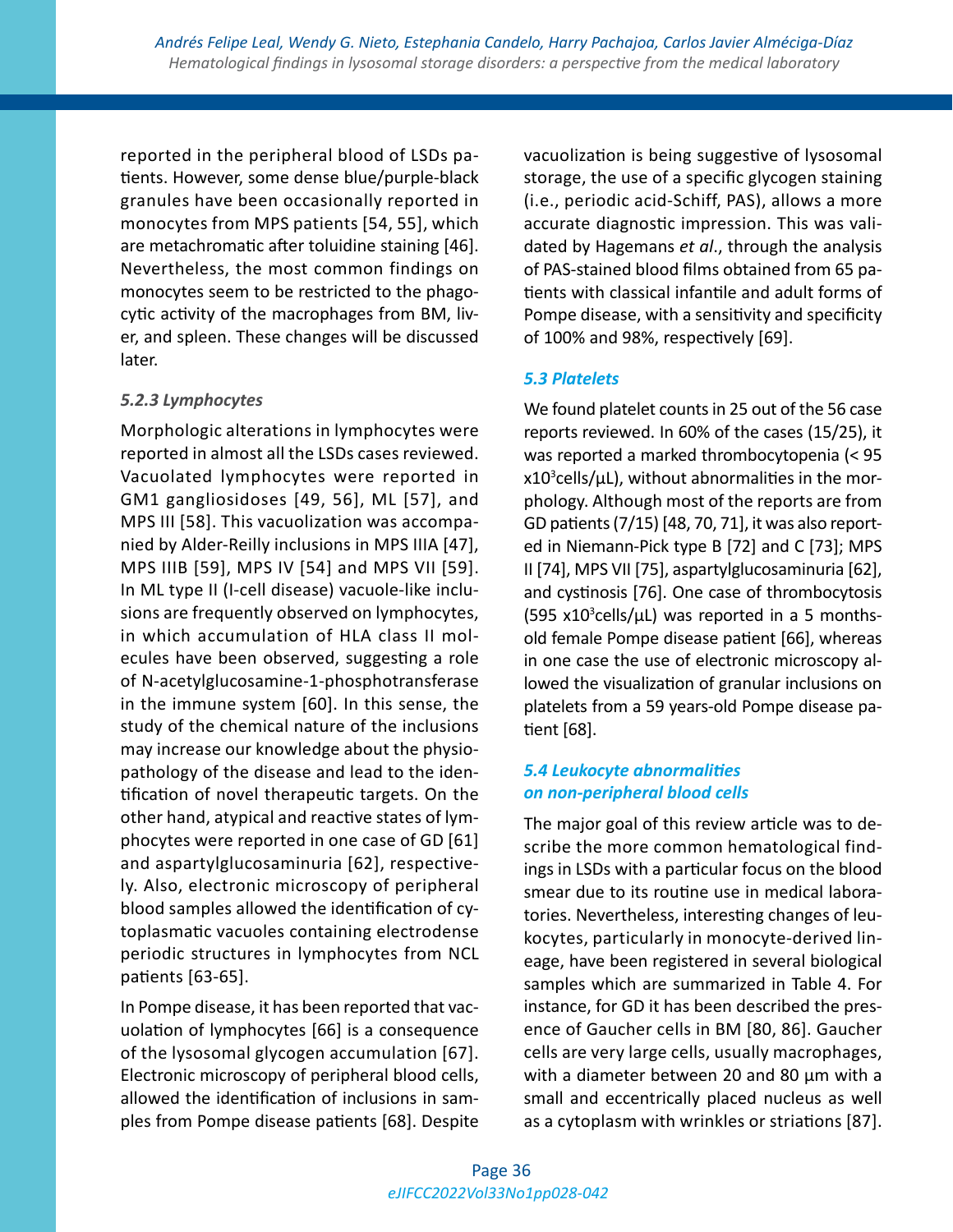| <b>Table 3</b><br>Summary of hematological abnormalities in LSDs patients |                               |                                    |                                  |                                       |                              |                  |                                   |
|---------------------------------------------------------------------------|-------------------------------|------------------------------------|----------------------------------|---------------------------------------|------------------------------|------------------|-----------------------------------|
|                                                                           | <b>Red</b><br>cell<br>lineage | <b>White line</b>                  |                                  |                                       |                              |                  |                                   |
| <b>LSD</b>                                                                |                               | Eosino-<br>phils                   | Neutro-<br>phils                 | Mono-<br>cytes                        | Lympho-<br>cytes             | <b>Platelets</b> | Ref.                              |
| Gaucher                                                                   | Anemia                        |                                    |                                  |                                       | Atypical                     | Thrombocytopenia | [41, 48,<br>61, 70, 71,<br>77-80] |
| Niemann-Pick                                                              | Anemia                        |                                    |                                  |                                       |                              | Thrombocytopenia | [72, 73,<br>81, 82]               |
| GM1<br>Gangliosidoses                                                     |                               | Enlarged<br>and sparse<br>granules |                                  |                                       | Vacuolated                   |                  | [44, 49,<br>50, 56]               |
| Pompe                                                                     |                               |                                    |                                  |                                       | PAS-<br>positive<br>vacuoles | Thrombocytosis   | [66, 68,<br>69]                   |
| Cystinosis                                                                | Anemia                        |                                    |                                  |                                       |                              | Thrombocytopenia | $[76]$                            |
| <b>CESD</b>                                                               | Anemia                        |                                    |                                  |                                       |                              |                  | $[83]$                            |
| MPS I                                                                     |                               |                                    | <b>AR</b>                        |                                       |                              |                  | $[45]$                            |
| MPS II                                                                    |                               |                                    | AR                               |                                       |                              | Thrombocytopenia | [53, 74]                          |
| MPS III A-B                                                               |                               |                                    |                                  |                                       | Vacuoles<br>with AR          |                  | [47, 58,<br>59]                   |
| <b>MPS IV</b>                                                             |                               |                                    | AR                               | Blue/<br>purple-<br>black<br>granules | <b>AR</b>                    |                  | $[54]$                            |
| <b>MPS VI</b>                                                             |                               | Deep<br>pink-blue<br>granules      | Abnormal<br>lobulation<br>and AR | Red-<br>violet<br>granules            |                              |                  | [46, 52,<br>55]                   |
| <b>MPS VII</b>                                                            |                               |                                    |                                  |                                       | Vacuoles<br>with AR          | Thrombocytopenia | [75, 84]                          |
| ML II                                                                     |                               |                                    |                                  |                                       | Vacuolated                   |                  | [57, 60]                          |
| ML IV                                                                     | Anemia                        |                                    |                                  |                                       |                              |                  | [85]                              |
| Asp.                                                                      | Anemia                        |                                    |                                  |                                       | Reactive                     | Thrombocytopenia | $[62]$                            |

*MPS: Mucopolysaccharidosis. ML: Mucolipidosis. CESD: Cholesteryl ester storage disease. AR: Alder-Reilly anomaly. Asp: Aspartylglucosaminuria.*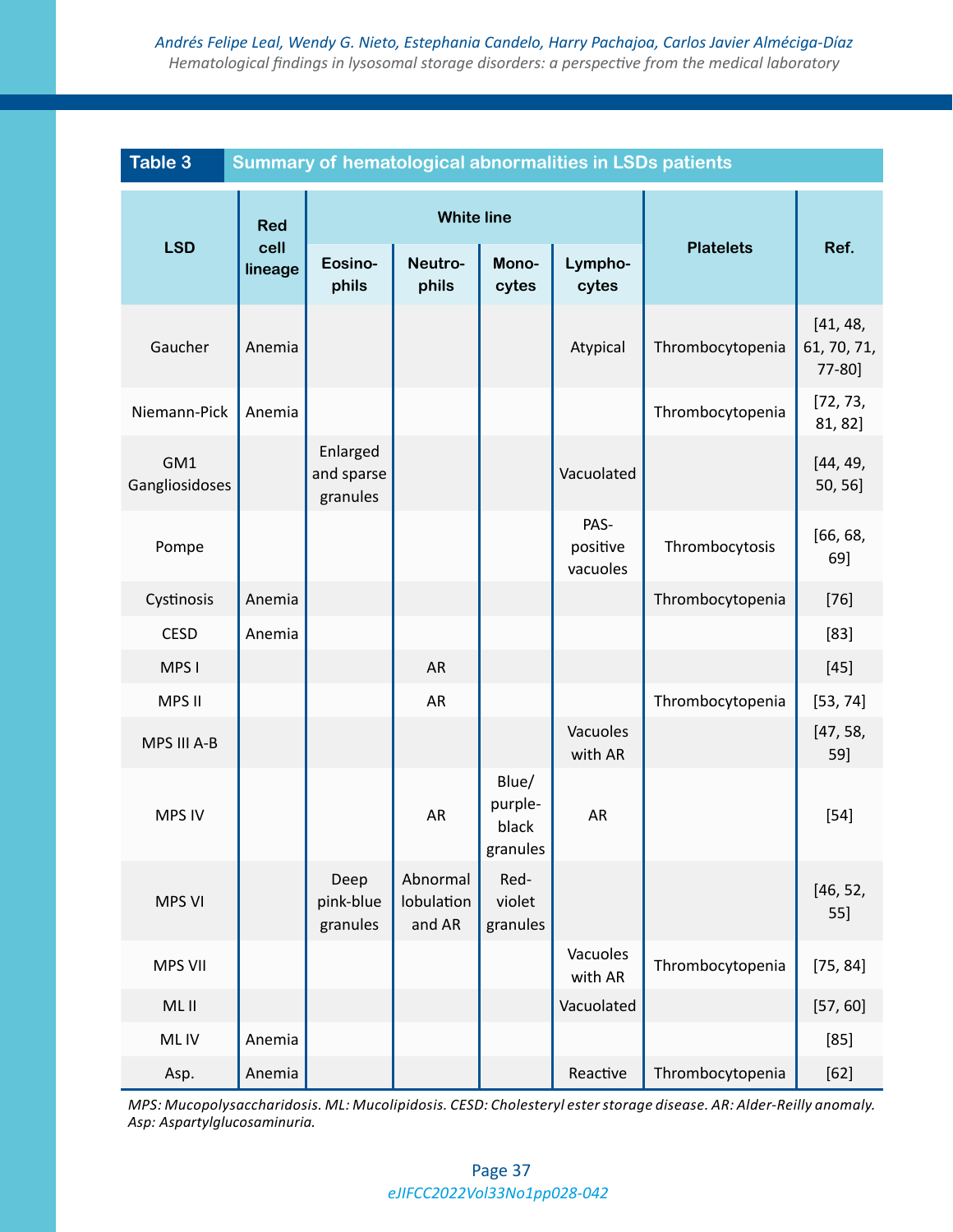| <b>Table 4</b>         | Leukocyte abnormalities in non-peripheral blood samples<br>from LSD patients |                      |                                                                     |                         |                                    |  |  |
|------------------------|------------------------------------------------------------------------------|----------------------|---------------------------------------------------------------------|-------------------------|------------------------------------|--|--|
| <b>Sample</b>          | Tech-<br>nique                                                               | Leukocyte<br>lineage | <b>Findings</b>                                                     | <b>LSD</b>              | <b>Reference</b>                   |  |  |
|                        | GS                                                                           | Myeloid              | Histiocytes containing<br>refractile crystal in the<br>cytoplasm    | Cystinosis              | $[76]$                             |  |  |
|                        | <b>HES</b>                                                                   | Myeloid              | *Gaucher cells                                                      | Gaucher disease         | [41, 48, 77,<br>79, 86, 92,<br>93] |  |  |
|                        | EM                                                                           | Myeloid              | *Gaucher cells                                                      | Gaucher disease         | [80]                               |  |  |
| <b>BM</b>              | <b>APS</b>                                                                   | Myeloid              | Histiocytes strongly<br>positive                                    | Gaucher disease         | $[42]$                             |  |  |
|                        | GS                                                                           | Myeloid              | Foamy macrophages                                                   | Niemann Pick<br>disease | [81, 88]                           |  |  |
|                        | <b>TBS</b>                                                                   | Myeloid              | Macrophages with<br>metachromatic granules                          | <b>MPS III</b>          | $[58]$                             |  |  |
|                        | WRS/GS                                                                       | Lymphoid             | ** Azurophilic inclusions<br>type dots or commas in<br>plasma cells | <b>MPS IIIA</b>         | $[47]$                             |  |  |
| Spleen                 | <b>HES</b>                                                                   | Myeloid              | *Gaucher cells                                                      | Gaucher disease         | $[70]$                             |  |  |
| <b>BAL</b>             | <b>PPS</b>                                                                   | Myeloid              | Foamy macrophages                                                   | Niemann Pick<br>disease | [89]                               |  |  |
| <b>Liver</b><br>biopsy | <b>NA</b>                                                                    | Myeloid              | Foamy macrophages                                                   | Niemann Pick<br>disease | [90]                               |  |  |
| <b>CSF</b>             | WRS/GS                                                                       | Myeloid              | Intracytoplasmic<br>granules in<br>macrophages with<br>haloes       | MPS I                   | $[91]$                             |  |  |

*BM: Bone marrow. BAL: Bronchoalveolar lavage. CFS: Cerebrospinal fluid. MPS: Mucopolysaccharidosis. NA: Not available. GS: Giemsa staining. HES: hematoxylin and eosin staining. EM: Electron microscopy. APS: Acid phosphatase stain. TBS: Toluidine blue staining. WRS: Wright staining. PPS: Papanicolaou stain. \*Despite these cells could be suggestive of Gaucher disease, the presence of pseudo-Gaucher cells in bone marrow can address an erroneous diagnosis impression when routine hematoxylin-eosin staining is performed. To identify true Gaucher cells, iron staining is recommended and typically the presence of diffuse iron staining should be observed in Gaucher cells which is absent on pseudo-Gaucher cells [94]. \*\*These findings are compatible with MPS I, II, and III when are present on peripheral lymphocytes; however, if these inclusions are found in plasma cells on bone marrow the major clinical suspicion is MPS III.*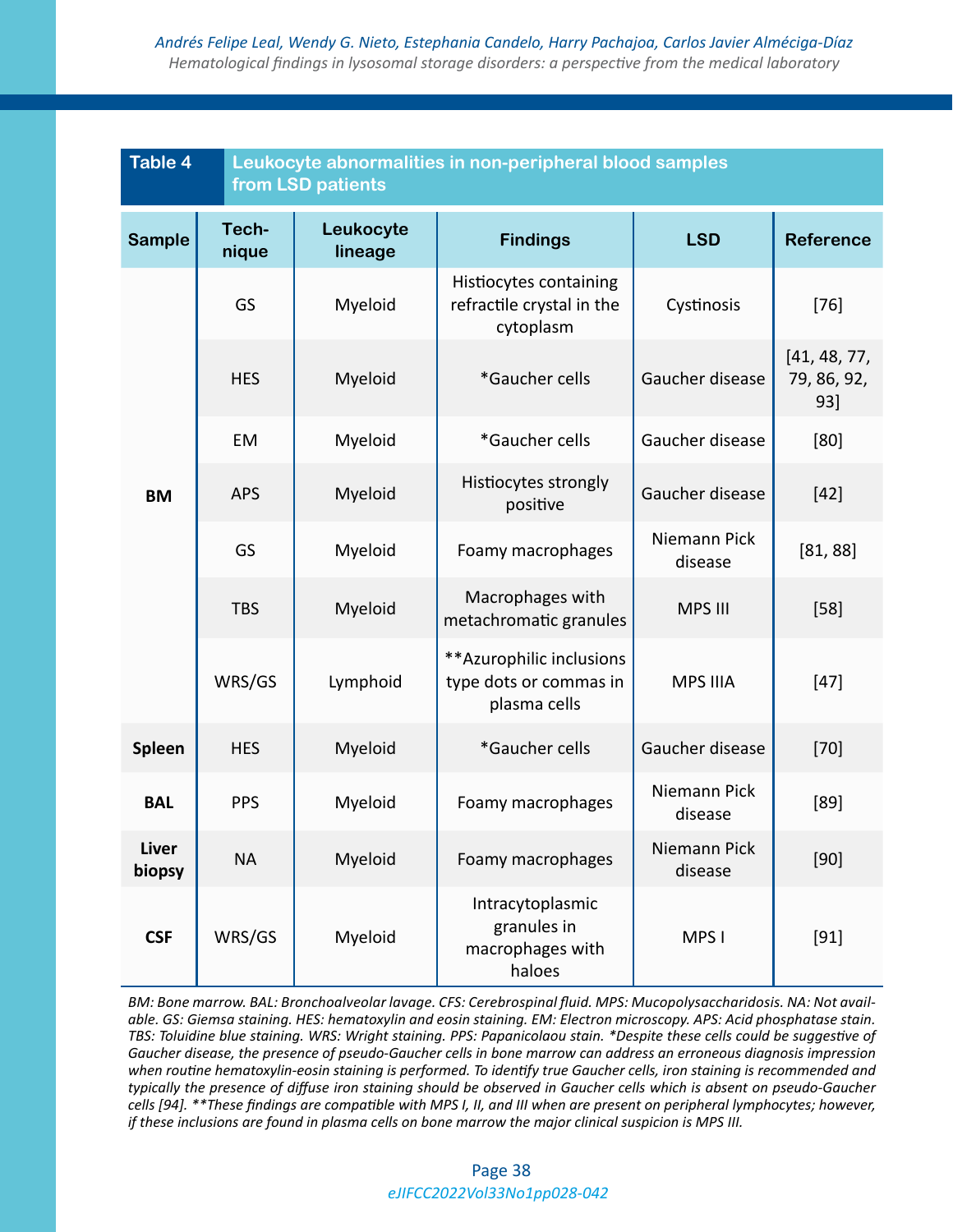Likewise, in Niemann Pick disease type B and C foamy macrophages have been observed in BM, bronchoalveolar lavage, and liver biopsy [88-90]. Histiocytes with refractile crystal in BM [76], and macrophages with intracytoplasmic granules in cerebrospinal fluid [91], were found in cystinosis and MPS I, respectively. Finally, azurophilic inclusions in plasma cells were found in BM from MPS IIIA patients [47].

#### **6. CONCLUSIONS AND PERSPECTIVES**

In LSDs, the accumulation of undegraded macromolecules into the lysosome triggers complex pathogenetic cascades leading to the clinical manifestations of these diseases. Impaired metabolism of lysosomal substrates may affect the autophagic-lysosomal system, the ubiquitinproteosome system, the lysosome membrane permeability, and promotes inclusion body formation, dysregulation of the signaling pathway, inflammation, calcium homeostasis abnormalities, mitochondrial dysfunction, and oxidative stress [18].

These cellular changes may affect several tissues leading to different clinical manifestations, including hematological alterations. Although these hematological alterations may not be common findings in LSDs, they may contribute to the diagnosis of the disease, especially considering that the tests to evaluate these hematological abnormalities are available in most clinical laboratories. Nevertheless, health care professionals need to be aware of hematological alterations and correlate them with patient symptoms and other clinical laboratory results. In addition, it is necessary to extend the study of hematological alterations to other LSDs to explore the potential of these abnormalities as a biomarker for diagnosis or treatment follow-up.

#### *Research funding*

A.F.L. received a doctoral scholarship from Pontificia Universidad Javeriana. C.J.A.D was supported by the Ministry of Science, Technology, and Innovation, Colombia (Grant ID 120380763212 – PPTA # 8352), Pontificia Universidad Javeriana (PPTA # 8275, 20289, and 20300), and the National MPS Society (PPTA # 9507).

### *Author contributions*

A.F.L., W.G.N., E.C., H.P., wrote the original draft. A.F.L., C.J.A.D., reviewed and edited the manuscript. All authors contributed to the literature analysis. All authors have read and approved the final manuscript.

#### *Competing interests*

The authors declare no conflict of interest. The funders had no role in the design of the study; in the collection, analyses, or interpretation of data; in the writing of the manuscript, or in the decision to publish the review.

#### \*\*\*\*\*

#### **REFERENCES**

1. Leal, A.F., et al., Lysosomal storage diseases: current therapies and future alternatives. J Mol Med (Berl), 2020: p. 931-946.

2. Mokhtariye, A., et al., Diagnostic methods for Lysosomal Storage Disease. Rep Biochem Mol Biol, 2019. 7(2): p. 119-128.

3. Filocamo, M. and A. Morrone, Lysosomal storage disorders: molecular basis and laboratory testing. Hum Genomics, 2011. 5(3): p. 156-69.

4. Winchester, B., Lysosomal diseases: diagnostic update. J Inherit Metab Dis, 2014. 37(4): p. 599-608.

5. Poswar, F.O., et al., Lysosomal diseases: Overview on current diagnosis and treatment. Genet Mol Biol, 2019. 42(1 suppl 1): p. 165-177.

6. Bekri, S. Laboratory diagnosis of lysosomal storage diseases. 2006 [cited 2020 October/13]; Available from: <https://www.ncbi.nlm.nih.gov/books/NBK11594/>.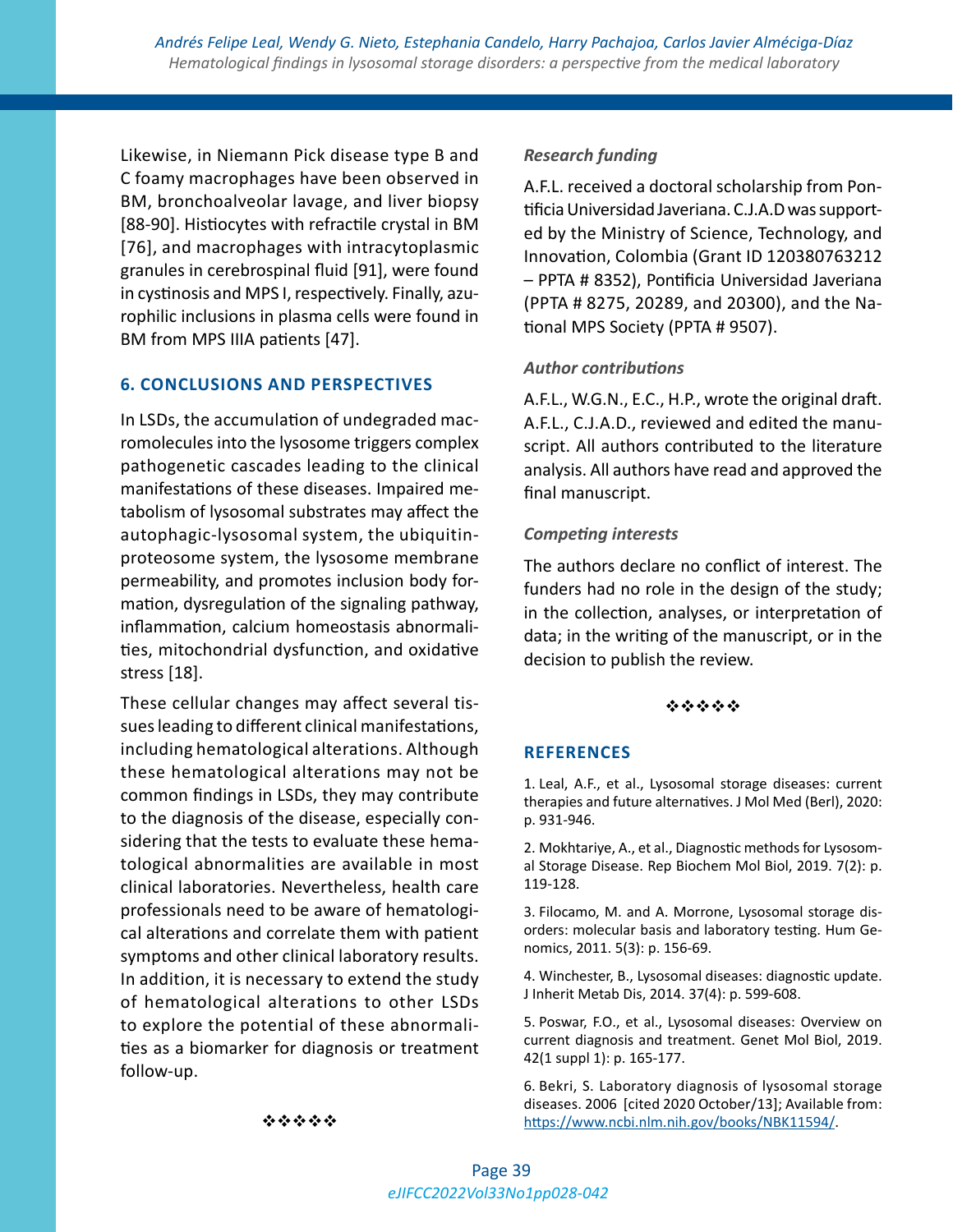7. Giugliani, R., et al., Current molecular genetics strategies for the diagnosis of lysosomal storage disorders. Expert Rev Mol Diagn, 2016. 16(1): p. 113-23.

8. Gheldof, A., et al., Clinical implementation of gene panel testing for lysosomal storage diseases. Mol Genet Genomic Med, 2019. 7(2): p. e00527.

9. Sperb-Ludwig, F., et al., Chitotriosidase on treatmentnaïve patients with Gaucher disease: A genotype vs phenotype study. Clin Chim Acta, 2019. 492: p. 1-6.

10. Veys, K.R.P., et al., Chitotriosidase as a Novel Biomarker for Therapeutic Monitoring of Nephropathic Cystinosis. J Am Soc Nephrol, 2020. 31(5): p. 1092-1106.

11. Arash-Kaps, L., et al., The Clinical and Molecular Spectrum of GM1 Gangliosidosis. J Pediatr, 2019. 215: p. 152- 157.e3.

12. Sitarska, D. and A. Ługowska, Laboratory diagnosis of the Niemann-Pick type C disease: an inherited neurodegenerative disorder of cholesterol metabolism. Metab Brain Dis, 2019. 34(5): p. 1253-1260.

13. Vasilev, F., A. Sukhomyasova, and T. Otomo, Mucopolysaccharidosis-Plus Syndrome. Int J Mol Sci, 2020. 21(2).

14. Giugliani, R., et al., Overview of Mucopolysaccharidoses: Diagnosis, Natural History, Clinical pictures, in Mucopolysaccharidoses Update (2 Volume Set), S. Tomatsu, et al., Editors. 2018, Nova Science Publishers, Inc.: Hauppauge, NY. p. 17-19.

15. DE DUVE, C., et al., Tissue fractionation studies. 6. Intracellular distribution patterns of enzymes in rat-liver tissue. Biochem J, 1955. 60(4): p. 604-17.

16. Bajaj, L., et al., Lysosome biogenesis in health and disease. J Neurochem, 2019. 148(5): p. 573-589.

17. Sun, A., Lysosomal storage disease overview. Annals of translational medicine, 2018. 6(24): p. 476.

18. Parenti, G., D.L. Medina, and A. Ballabio, The rapidly evolving view of lysosomal storage diseases. EMBO Mol Med, 2021. 13(2): p. e12836.

19. Myerowitz, R., R. Puertollano, and N. Raben, Impaired autophagy: The collateral damage of lysosomal storage disorders. EBioMedicine, 2021. 63: p. 103166.

20. Stepien, K.M., et al., Mechanisms of Mitochondrial Dysfunction in Lysosomal Storage Disorders: A Review. J Clin Med, 2020. 9(8).

21. Fecarotta, S., et al., Pathogenesis of Mucopolysaccharidoses, an Update. Int J Mol Sci, 2020. 21(7).

22. Kubaski, F., et al., Glycosaminoglycans detection methods: Applications of mass spectrometry. Mol Genet Metab, 2017. 120(1-2): p. 67-77.

23. Bobillo Lobato, J., M. Jiménez Hidalgo, and L.M. Jiménez Jiménez, Biomarkers in Lysosomal Storage Diseases. Diseases, 2016. 4(4).

24. Hammerschmidt, T.G., et al., Molecular and biochemical biomarkers for diagnosis and therapy monitorization of Niemann-Pick type C patients. Int J Dev Neurosci, 2018. 66: p. 18-23.

25. Boenzi, S., et al., Evaluation of plasma cholestane-3β,5α,6β-triol and 7-ketocholesterol in inherited disorders related to cholesterol metabolism. J Lipid Res, 2016. 57(3): p. 361-7.

26. Chien, Y.H., et al., Myostatin and insulin-like growth factor I: potential therapeutic biomarkers for pompe disease. PLoS One, 2013. 8(8): p. e71900.

27. Kubaski, F., et al., Neonatal Screening for MPS Disorders in Latin America: A Survey of Pilot Initiatives. Int J Neonatal Screen, 2020. 6(4).

28. Mashima, R. and T. Okuyama, Enzyme activities of α-glucosidase in Japanese neonates with pseudodeficiency alleles. Mol Genet Metab Rep, 2017. 12: p. 110-114.

29. McPherson, R.A. and M.B. Pincus, Diagnósticos clínicos e tratamento por métodos laboratoriais de Henry. 2012.

30. Sharkis, S.J., Canadian stem cell scientists take the prize. Cell, 2005. 122(6): p. 817-9.

31. Medvinsky, A., S. Rybtsov, and S. Taoudi, Embryonic origin of the adult hematopoietic system: advances and questions. Development, 2011. 138(6): p. 1017-31.

32. Dzierzak, E. and A. Bigas, Blood Development: Hematopoietic Stem Cell Dependence and Independence. Cell Stem Cell, 2018. 22(5): p. 639-651.

33. Cheung, A.M., et al., Stem cell model of hematopoiesis. Curr Stem Cell Res Ther, 2006. 1(3): p. 305-15.

34. Höfer, T. and H.R. Rodewald, Differentiation-based model of hematopoietic stem cell functions and lineage pathways. Blood, 2018. 132(11): p. 1106-1113.

35. Duan, Z. and M. Horwitz, Gfi-1 takes center stage in hematopoietic stem cells. Trends Mol Med, 2005. 11(2): p. 49-52.

36. Akala, O.O. and M.F. Clarke, Hematopoietic stem cell self-renewal. Curr Opin Genet Dev, 2006. 16(5): p. 496-501.

37. Scharf, P., et al., Cellular and Molecular Mechanisms of Environmental Pollutants on Hematopoiesis. Int J Mol Sci, 2020. 21(19).

38. Benjamin, R.J. and L.S. McLaughlin, Plasma components: properties, differences, and uses. Transfusion, 2012. 52 Suppl 1: p. 9S-19S.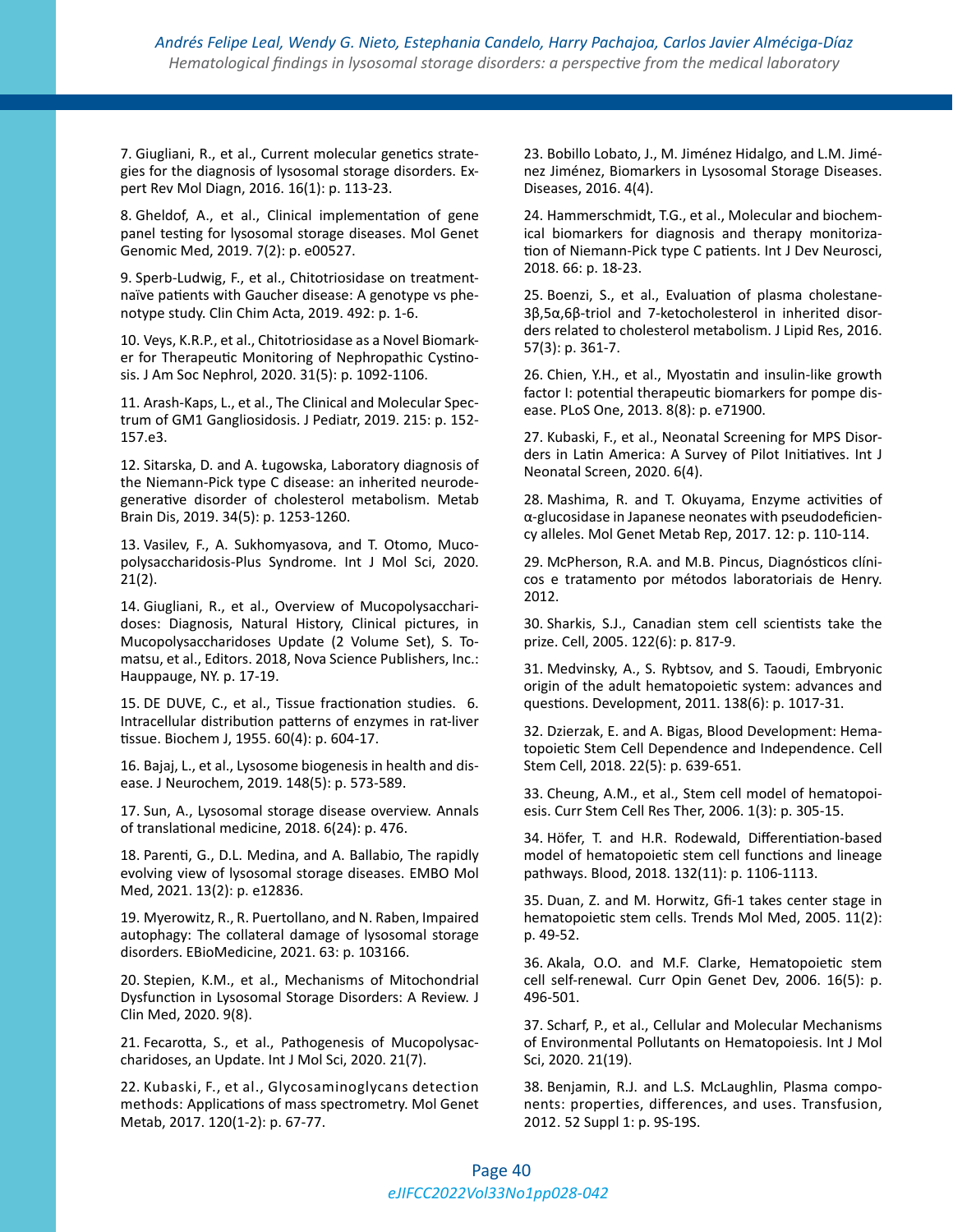39. Mathew J, Sankar P, and V. M., Physiology, Blood Plasma. StatPearls, 2020: p. 1-7.

40. WHO. World Health Organization. Regional Office for South-East Asia. Guidelines on standard operating procedures for haematology. 2000.

41. Kim, E.A., et al., Neuronopathic Gaucher disease presenting with microcytic hypochromic anemia. Int J Hematol, 2019. 109(3): p. 361-365.

42. Hosoba, S., et al., A novel mutation causing type 1 Gaucher disease found in a Japanese patient with gastric cancer: A case report. Medicine (Baltimore), 2018. 97(27): p. e11361.

43. Marionneaux, S., Nonmalignant leukocyte disorders. Rodak's Hematology, 2020.

44. Chevalier, C. and G. Detry Vacuolated lymphocytes and abnormal eosinophils in GM1 gangliosidosis, type 1. British journal of haematology, 2012. 156: p. 293-293.

45. Bhuyan, P., et al., Alder-Reilly Anomaly in Hurler's Syndrome in a Neonate: A Rare Case Report. Indian J Hematol Blood Transfus, 2013. 29(3): p. 184-6.

46. Krishnagiri, C., et al., Abnormal granulation of blood granulocytes in mucopolysaccharidosis VI-a case report. Ann Diagn Pathol, 2013. 17(1): p. 137-9.

47. Nava-Aguilera, M.L., et al., Azurophilic inclusions in lymphocytes and plasma cells: a case of Sanfilippo disease. Br J Haematol, 2014. 164(5): p. 618.

48. Du, X., et al., Three mutations of adult type 1 Gaucher disease found in a Chinese patient: A case report. Medicine (Baltimore), 2018. 97(47): p. e13161.

49. Lynch, D.T. and D.R. Czuchlewski. Peripheral blood findings in GM1 gangliosidosis. 2016 [cited 2020 November, 15th].

50. Salama, R. and J. Zhou, Vacuolated lymphocytes signifying a metabolic disorder in an infant with developmental delay. Clin Case Rep, 2016. 4(1): p. 99-100.

51. Gitzelmann, R., et al., Anomalous eosinophil granulocytes in blood and bone marrow: a diagnostic marker for infantile GM1-gangliosidosis? Eur J Pediatr, 1985. 144(1): p. 82-4.

52. Piva, E., et al., The role of automated analyzers in detecting abnormal granulation of leucocytes in lysosomal storage diseases: Maroteaux-Lamy disease. Am J Hematol, 2013. 88(6): p. 527.

53. AlMozain, N. and N.A. Bakshi, A case of hunter syndrome and Alder-Reilly anomaly. Journal of Applied Hematology, 2017. 8: p. 33-35.

54. Jain, R., et al., Mucopolysaccharidosis: A case report highlighting hematological aspects of the disease. J Lab Physicians, 2019. 11(1): p. 97-99.

55. Teixeira, C., J. Barbot, and M.I. Freitas, From blood film to the diagnosis of rare hereditary disorders. Br J Haematol, 2015. 168(3): p. 315.

56. Vasei, M., M. Abolhasani, and M. Safavi, Vacuolated Lymphocytes as a Clue for Diagnosis of Lysosomal Storage Disease like GM1 Gangliosidosis. Indian J Hematol Blood Transfus, 2018. 34(4): p. 749-750.

57. Bounds, R.L., et al., Left Main Coronary Artery Atresia in an Infant With Inclusion-Cell Disease. World J Pediatr Congenit Heart Surg, 2018. 9(2): p. 246-250.

58. Ireland, R.M., Morphology in mucopolysaccharidosis type III: specific diagnostic features. Blood, 2016. 127(5): p. 662.

59. Do, L. and L. Pasalic, Lymphocytes in Sanfilippo syndrome display characteristic Alder-Reilly anomaly. Blood, 2019. 134(14): p. 1194.

60. Yokoi, A., et al., B-cell-specific accumulation of inclusion bodies loaded with HLA class II molecules in patients with mucolipidosis II (I-cell disease). Pediatr Res, 2019. 86(1): p. 85-91.

61. Rizk, T.M., R.O. Ariganjoye, and G.I. Alsaeed, Gaucher disease. Unusual presentation and mini-review. Neurosciences (Riyadh), 2015. 20(3): p. 271-6.

62. Liu, Y., et al., [A family with two children diagnosed with aspartylglucosaminuria-case report and literature review]. Zhonghua Er Ke Za Zhi, 2014. 52(6): p. 455-9.

63. Lau, N.K.C., et al., First case of genetically confirmed CLN3 disease in Chinese with cDNA sequencing revealing pathogenicity of a novel splice site variant. Clin Chim Acta, 2018. 486: p. 151-155.

64. Canafoglia, L., et al., Recurrent generalized seizures, visual loss, and palinopsia as phenotypic features of neuronal ceroid lipofuscinosis due to progranulin gene mutation. Epilepsia, 2014. 55(6): p. e56-9.

65. Guerreiro, R., et al., CLN6 disease caused by the same mutation originating in Pakistan has varying pathology. Eur J Paediatr Neurol, 2013. 17(6): p. 657-60.

66. Bajel, A., et al., Lymphocyte vacuolation: clue to inherited metabolic disease. Pathology, 2010. 42: p. 699-700.

67. Morales, J. and A. Anilkumar Glycogen Storage Disease Type II (Pompe Disease). 2020.

68. Hossain, M.A., et al., A Case of Adult-onset Pompe Disease with Cerebral Stroke and Left Ventricular Hypertrophy. J Stroke Cerebrovasc Dis, 2018. 27(11): p. 3046-3052.